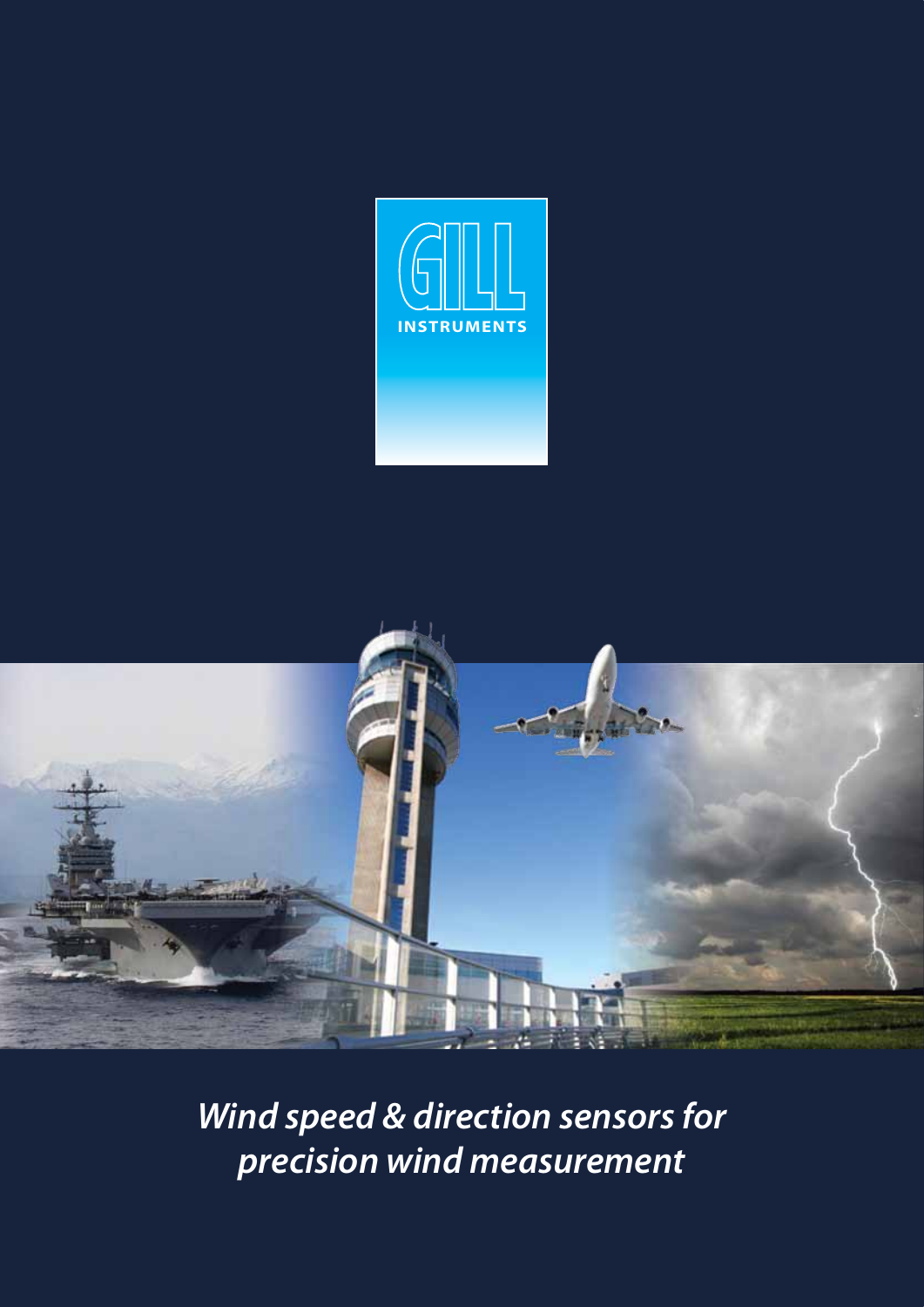*The Gill WindObserver and WindSonic range represent the very latest in wind speed & direction measurement technology. Traditional cup & vane wind sensors have moving parts which make them susceptible to wear and require regular maintenance.* 

*Gill ultrasonic wind sensors are true solid-state devices and have no need for regular maintenance, making them the ideal choice for a wide range of applications, particularly those in hostile environments.*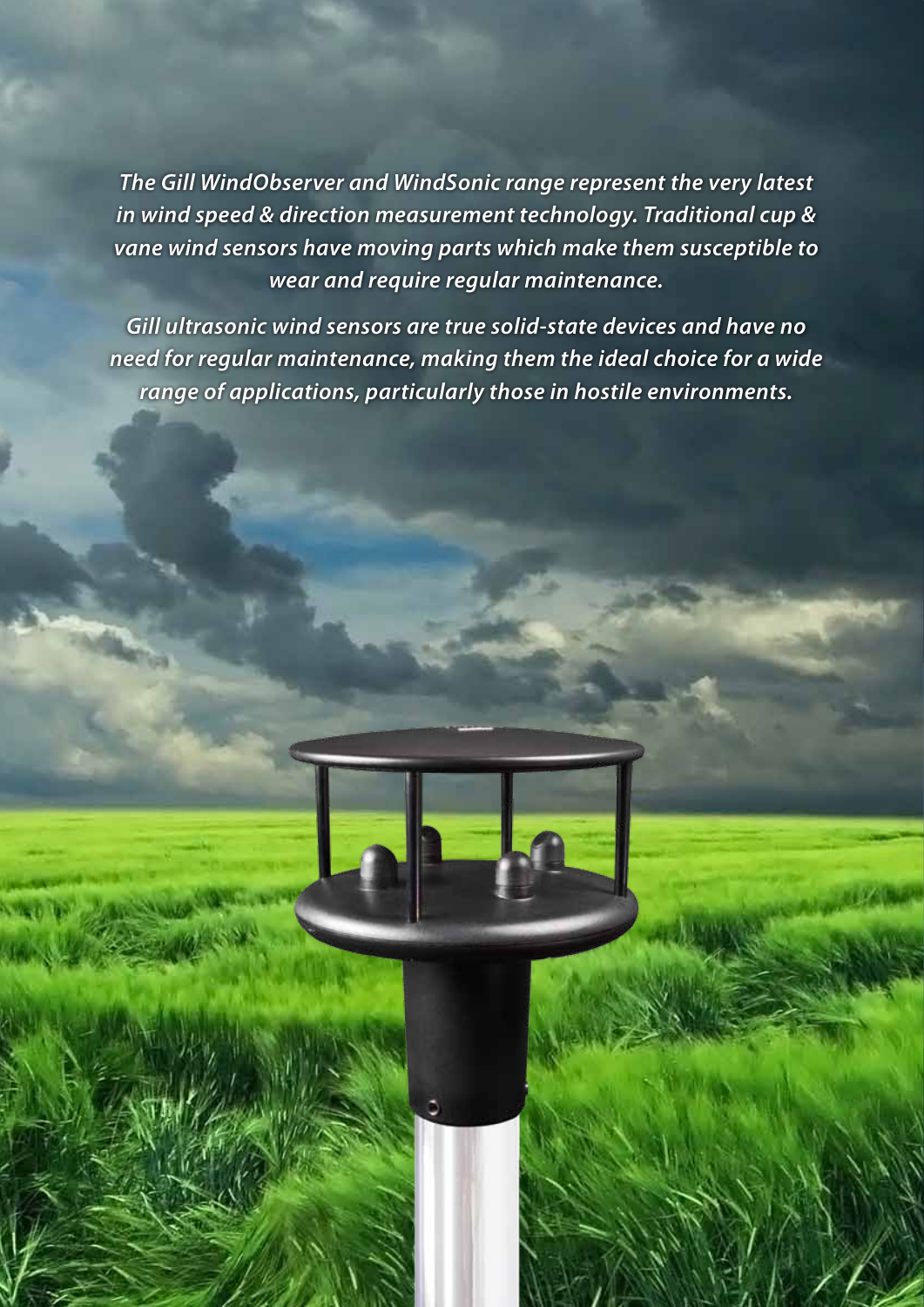*Gill Instruments has over twenty-five years experience in air flow measurement using ultrasonic technology and is a world leader in the field of wind measurement and weather monitoring. Gill offers the most extensive range of ultrasonic wind speed and direction sensors on the market today.* 

*With headquarters in Lymington, UK, Gill supplies products globally, both direct and through an extensive network of distributors.*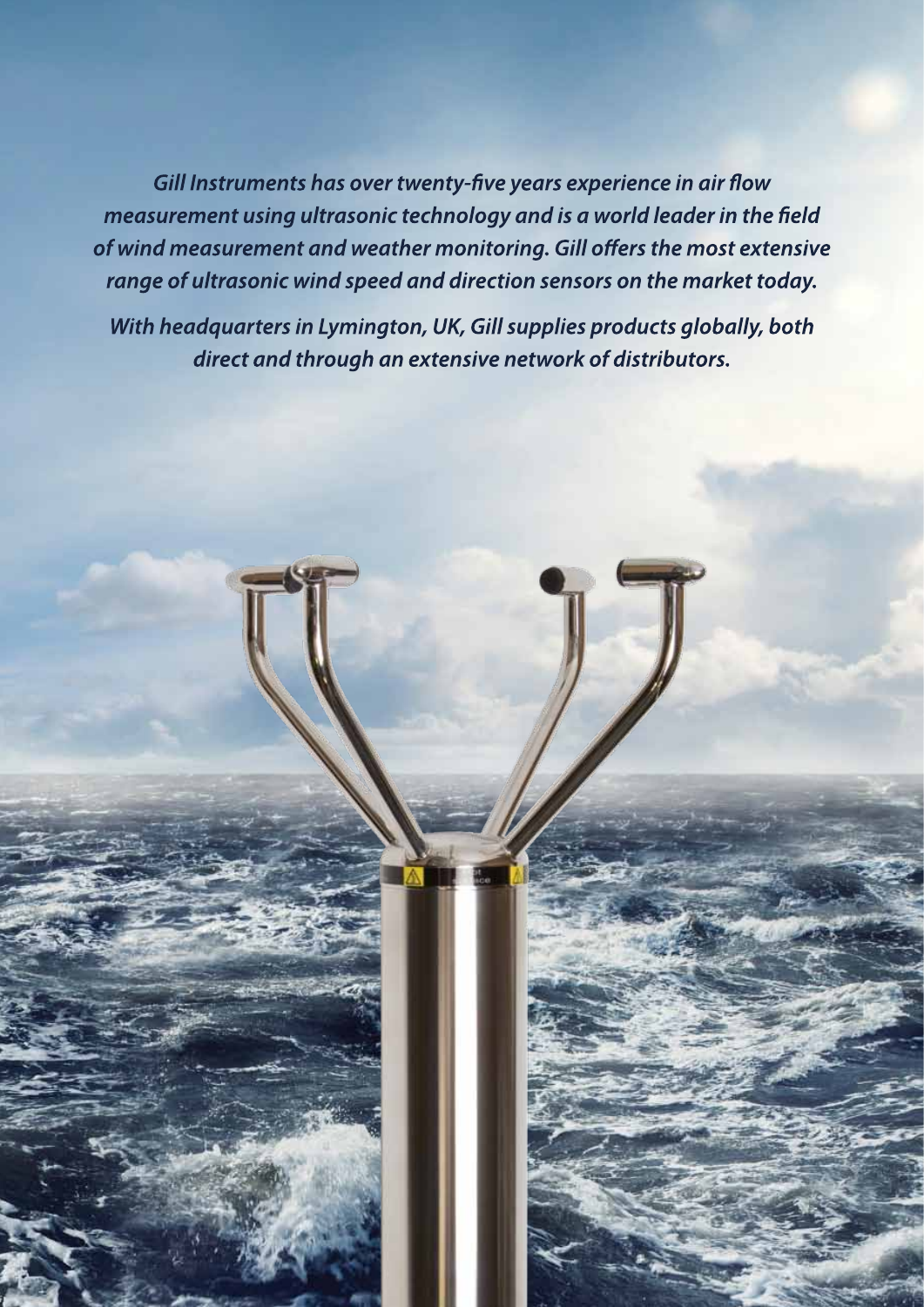# WindObserver *Wind Speed & Direction Sensors for Extreme Conditions*

**All WindObserver sensors have an IP66 rated stainless steel construction. The WindObserver 65, 70 & 75 are available with a range of mounting and connection options, and WindObserver IS has approval for use in hazardous petrochemical environments.**

#### WindObserver<sup>"</sup>65

The WindObserver 65 will monitor wind speeds up to 65m/s (145mph) and provides data via digital and optional analogue outputs. This wind sensor is particularly suitable for use in land based and marine environments.

| <b>Wind Speed Range</b> | 65m/s (145mph)                     |
|-------------------------|------------------------------------|
| Construction            | Stainless Steel                    |
| <b>Operational Temp</b> | $-55^{\circ}$ C to $+70^{\circ}$ C |
| Weight                  | 1.4kg (50oz)                       |
| <b>Heating Option</b>   | Standard Power                     |



**Base mounting options**

# WindObserver<sup>"</sup>70

The WindObserver 70 will monitor wind speeds up to 70m/s (157mph) and has been accepted for service by the FAA and CAA for reporting of surface wind in airport applications when supplied as part of a suitable AWOS\*.

# WindObserver<sup>"</sup>75

The WindObserver 75 will monitor wind speeds up to 75m/s (168mph) and features 150 Watts of electrical heating power in the anemometer head. This sensor has been designed for use in freezing weather conditions.

| <b>Wind Speed Range</b> | 70m/s (157mph)  | <b>Wind Speed Range</b> | 75m/s (168mph)                     |
|-------------------------|-----------------|-------------------------|------------------------------------|
| <b>Construction</b>     | Stainless Steel | Construction            | Stainless Steel                    |
| <b>Operational Temp</b> | -55°C to +70°C  | <b>Operational Temp</b> | $-55^{\circ}$ C to $+70^{\circ}$ C |
| Weight                  | 1.4kg (50oz)    | Weight                  | 1.4kg (50oz)                       |
| <b>Heating Option</b>   | High Power      | <b>Heating Option</b>   | High Power                         |

\*Automatic Weather Observing System.



The WindObserver IS carries ATEX certification Ex ia IIC T4 Ga for use in hazardous areas. This industrial anemometer will monitor wind speeds of 0-75m/s and is particularly suited to offshore oil platform applications.

| <b>Wind Speed Range</b> | 75m/s (168mph)                     |
|-------------------------|------------------------------------|
| Construction            | Stainless Steel                    |
| <b>Operational Temp</b> | $-30^{\circ}$ C to $+70^{\circ}$ C |
| Weight                  | 1.4kg (50oz)                       |
| <b>Heating Option</b>   | None                               |

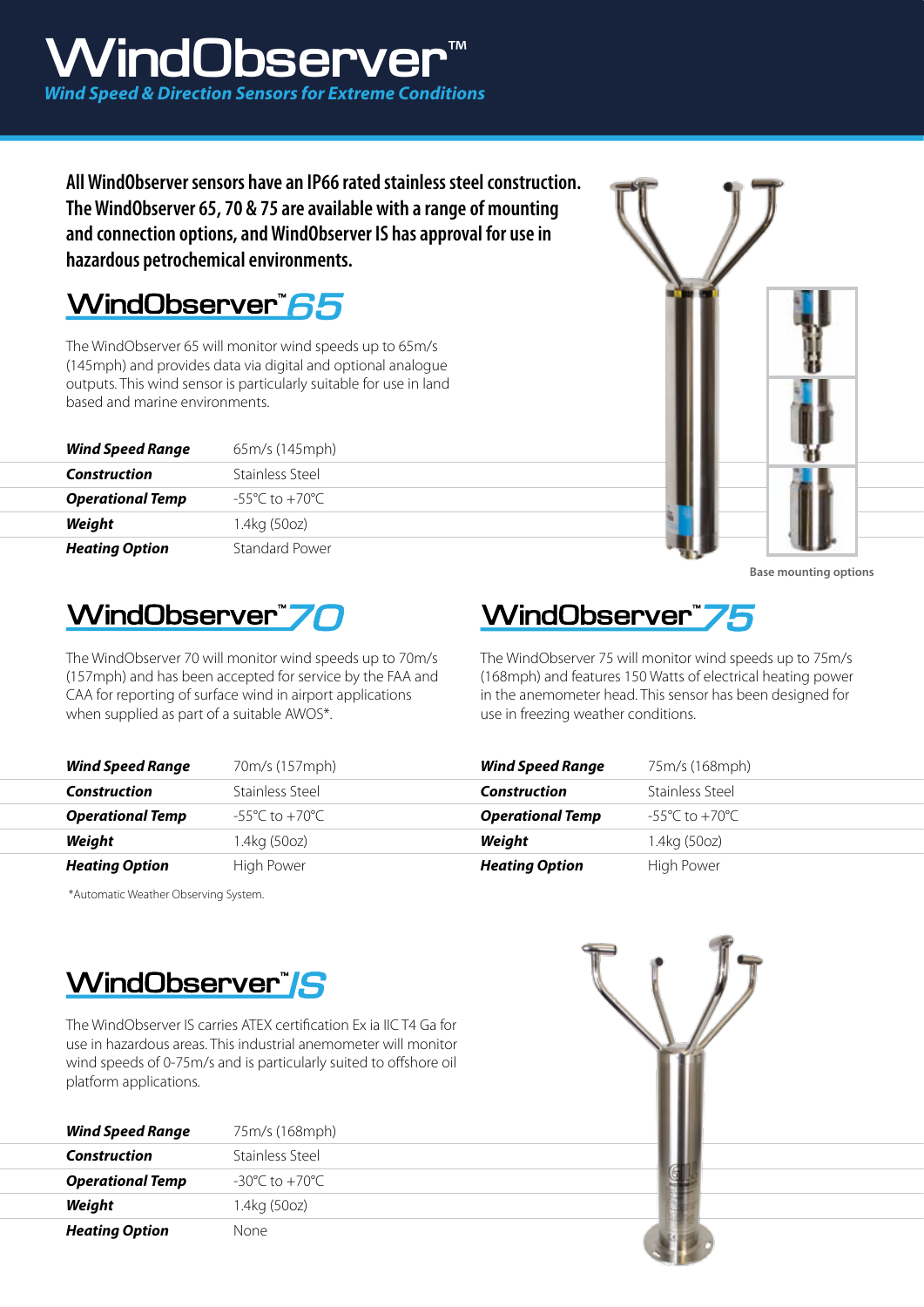**WindSonic and WindSonic M are low-cost ultrasonic wind speed & direction sensors, monitoring wind speeds up to 60m/s. WindSonic M features an IP66 rated aluminium construction with a heating option for cold environments.**



# **WindSonic**<sup>®</sup>

WindSonic will monitor wind speeds up to 0-60m/s (134mph) in a lightweight, corrosion-free polycarbonate housing and is particularly suited to marine/offshore (ships, data buoys) and land based installations..

| <b>Max Wind Speed</b>   | 60m/s (134mph)                     |
|-------------------------|------------------------------------|
| Construction            | Luran                              |
| <b>Operational Temp</b> | $-35^{\circ}$ C to $+70^{\circ}$ C |
| Weight                  | 0.5kg (18oz)                       |
| <b>Heating Option</b>   | None                               |



*Wind Speed Range* 60m/s (134mph) *Construction* Aluminium **Operational Temp**  $-40^{\circ}$ C to  $+70^{\circ}$ C **Weight** 0.9kg (32oz) **Heating Option** Standard Power

WindSonic M, with an impact resistant, hard-anodised aluminium housing, will monitor wind speeds up to 60m/s (134mph). With an optional heating system providing enhanced performance at temperatures as low as -40°C, the sensor is particularly suited to harsher industrial conditions .